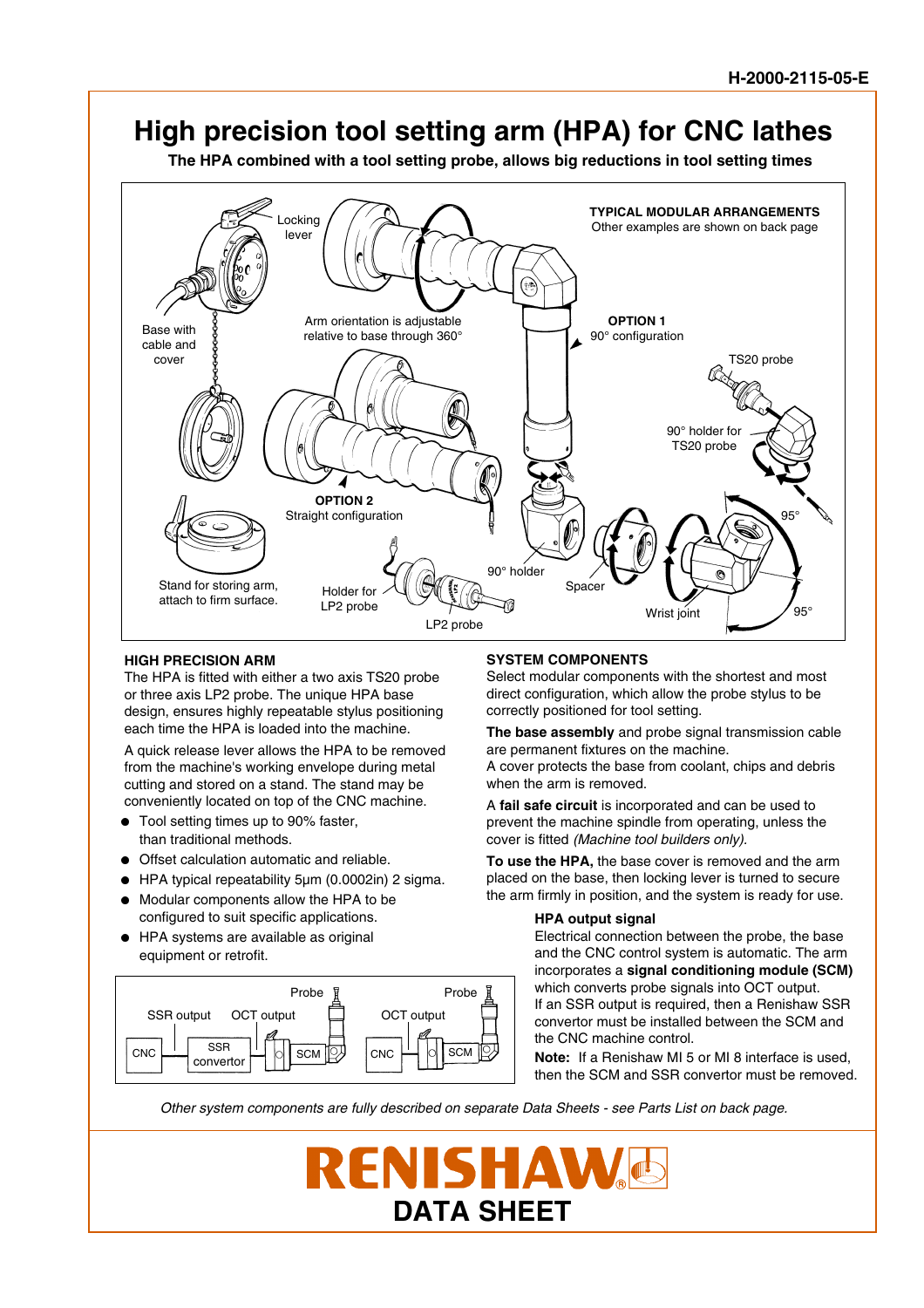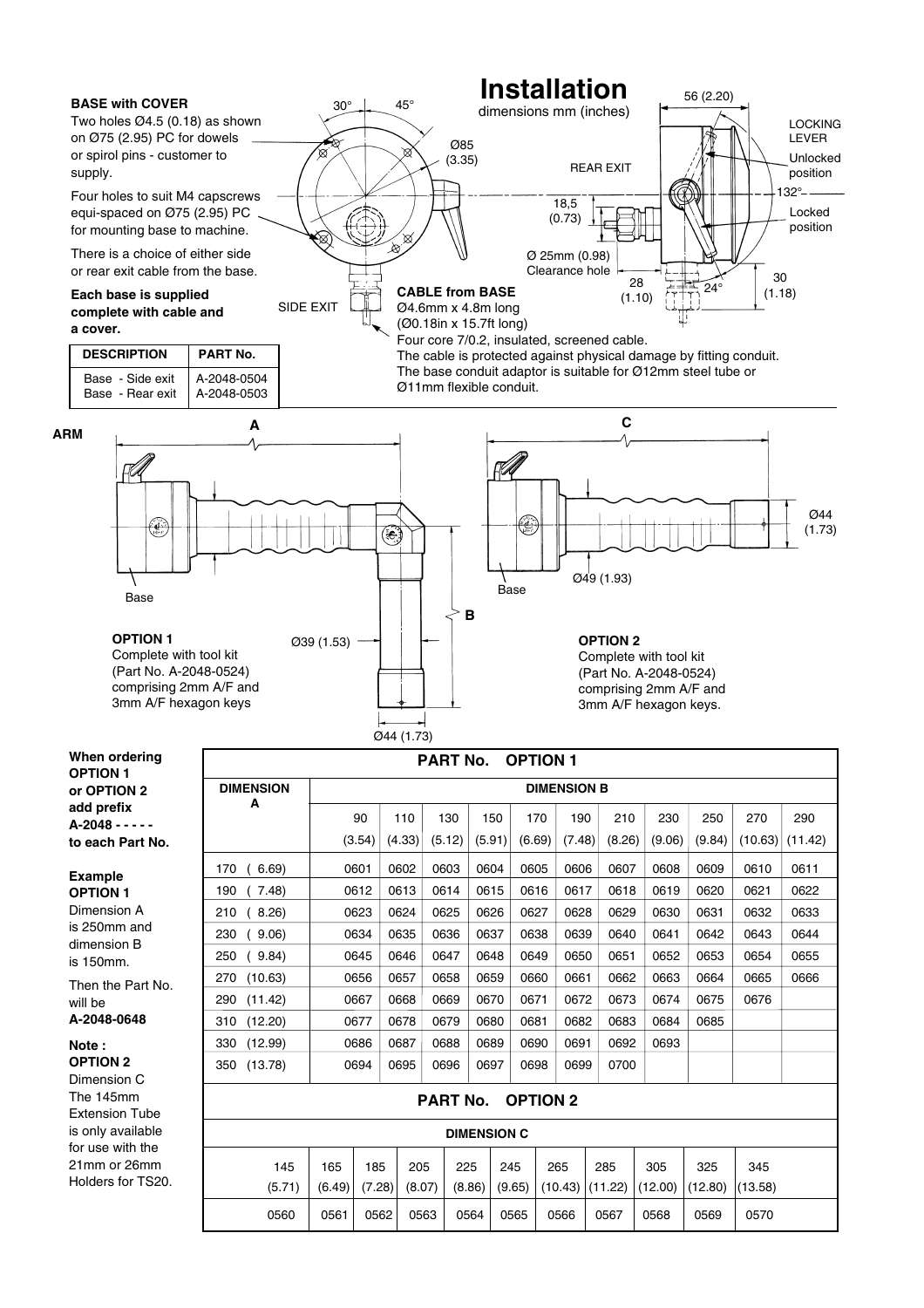## **MODULAR COMPONENTS**

The arm and modular range of components have common end couplings. This enables selected combinations of parts to be connected together, with the probe stylus positioned parallel to the machine's X and Z axes.

**A probe holder plus a maximum of three other components may be added to the arm.**